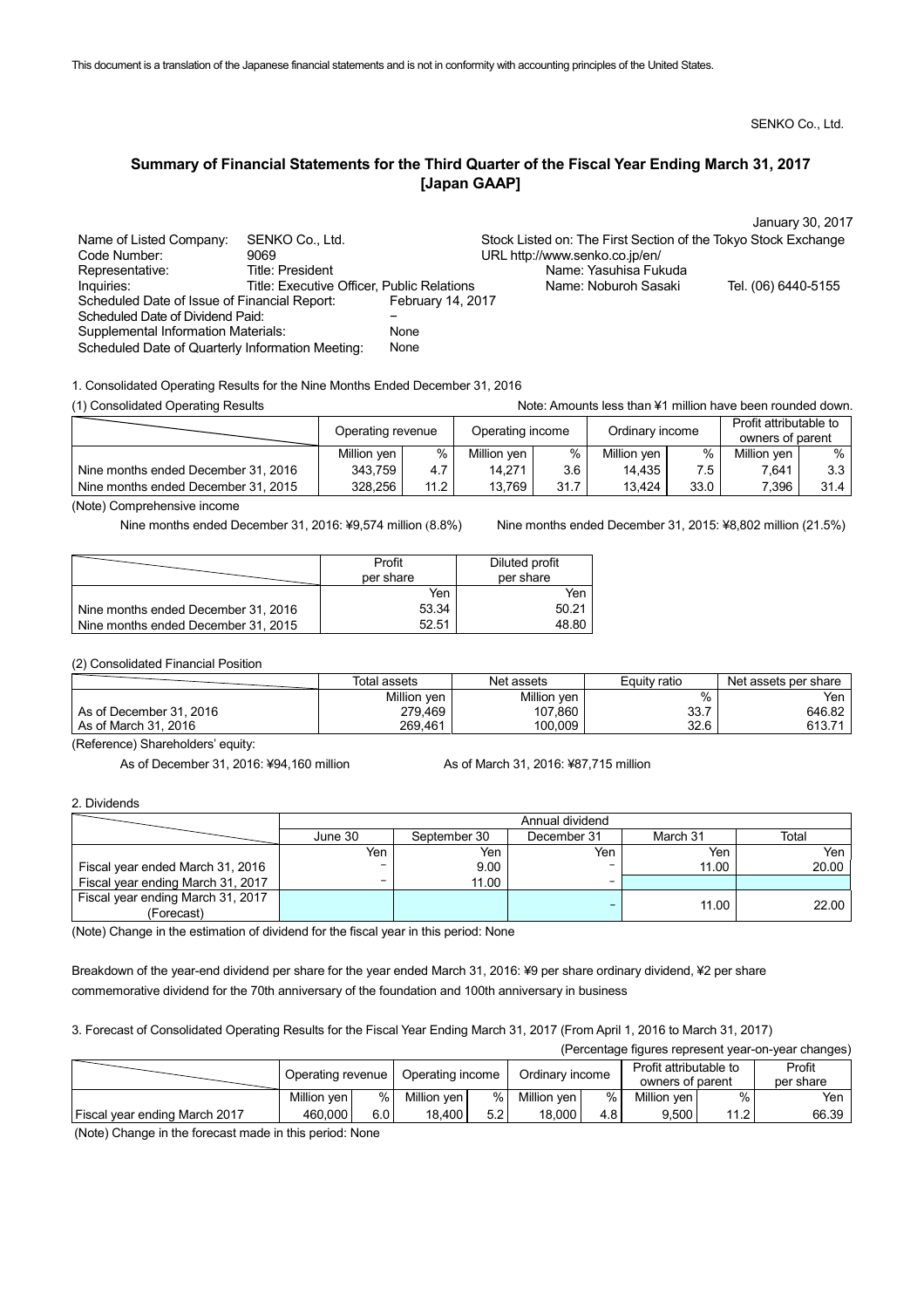### **Notes**

- (1) Changes in significant subsidiaries during the period (Changes in specified subsidiaries associated with change in scope of consolidation): None
- (2) Use of accounting methods specifically for the preparation of the quarterly consolidated financial statements: None
- (3) Changes in accounting principles and estimates, and retrospective restatement
	- (a) Changes due to revision of accounting standards: Yes
	- (b) Changes other than in (a): None
	- (c) Changes in accounting estimates: Yes
	- (d) Retrospective restatement: None
- (4) Shares outstanding (Common shares)
	- (a) Shares outstanding (including treasury shares)
	- As of December 31, 2016: 146,927,420 shares As of March 31, 2016: 144,834,771 shares (b) Treasury shares As of December 31, 2016: 1,353,463 shares As of March 31, 2016: 1,907,546 shares As of March 31, 2016: (c) Average number of shares (quarterly consolidated cumulative period)
	- Nine months ended December 31, 2016: 143,245,057 shares Nine months ended December 31, 2015: 140,847,115 shares
	- (Note) Starting with the first quarter of the consolidated fiscal year ended March 31, 2015 (the three months ended June 30, 2014), the number of treasury shares at term-end includes Senko shares owned by the employee stock ownership plan (ESOP) trust, following revisions to accounting principles due to the amendment of accounting standards. (As of December 31, 2016: 946,800 shares; as of March 31, 2016: 1,449,000 shares.)

## Information concerning quarterly review procedure

This quarterly financial report is not subject to the quarterly review procedure prescribed by the Financial Instruments and Exchange Act. The review procedure prescribed by the Financial Instruments and Exchange Act for the quarterly consolidated financial statements had not been completed when this quarterly financial report was released.

## Cautionary statement regarding forecasts of operating results and special notes

Forward-looking statements in these materials are based on information available to management at the time this report was prepared and assumptions that management believes are reasonable. Actual results may differ significantly from these statements for a number of reasons. For information about the assumptions used for forecasts and precautions concerning the use of forecasts, please see "Forecast for the fiscal year ending March 31, 2017" on page 3.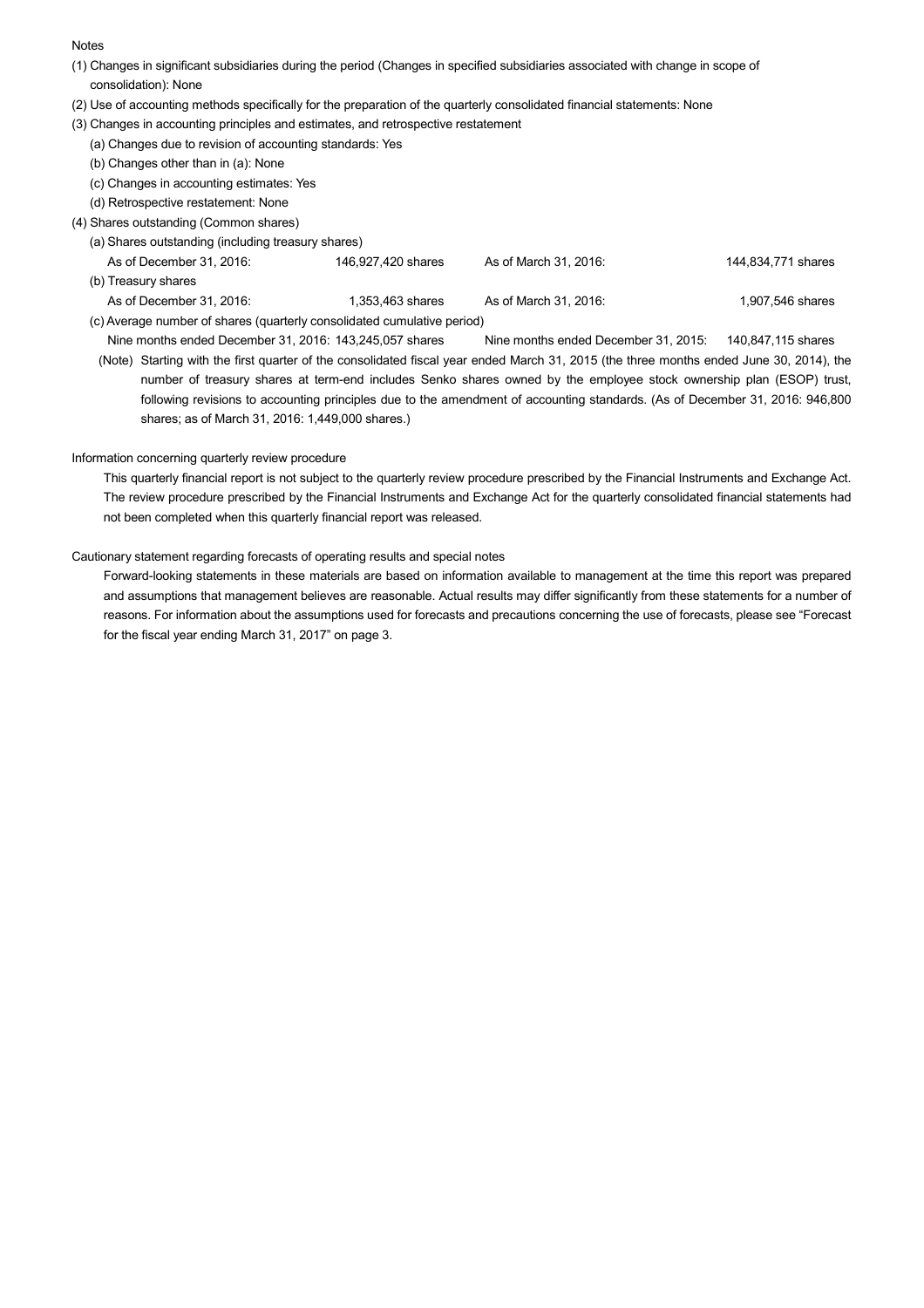| Consolidated statements of income               |  |
|-------------------------------------------------|--|
|                                                 |  |
| Consolidated statements of comprehensive income |  |
|                                                 |  |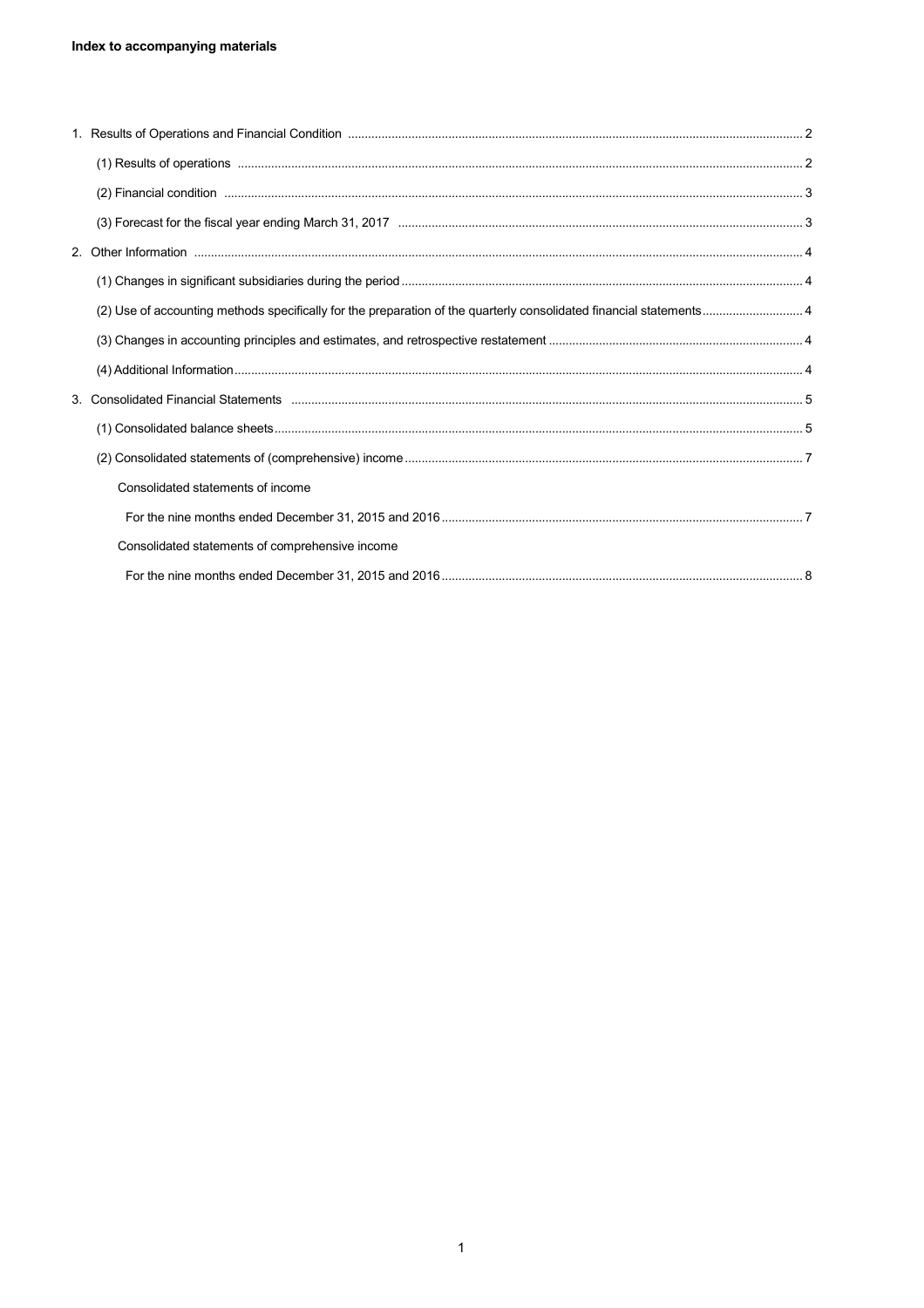## **1. Results of Operations and Financial Condition**

### (1) Results of operations

In the nine-month period of the fiscal year ending March 31, 2017 (April 1, 2016 to December 31, 2016), the Japanese economy emerged from a stagnant phase having shown signs of recovery amid ongoing improvement in the income and employment environment, combined with weakening of the yen and rising share prices ensuing since the fall season. However, business conditions remained at a standstill largely due to factors such as the economic slowdown overseas and weak consumer spending. In the logistics industry, the business environment remained challenging partially due to shortages of drivers and workers persisting amid an ongoing scenario of slowing freight volume.

The following provides an outline of our main activities in the third quarter of the current fiscal year.

In Japan, we welcomed ACROSS TRANSPORT CO., LTD., a department store delivery agent involved in the fashion logistics business, into the Senko Group in April, and have accordingly been promoting business expansion by boosting cooperation with each of the Senko Group companies in charge of the fashion logistics businesses.

With regard to our large-scale distribution facilities, we commenced operations of the Narita Fashion Logistics Center II (Tomisato City, Chiba Prefecture) which provides logistics services for imported brands, the Nishikanto LC (Logistics Center) (Aikawa Town, Kanagawa Prefecture) which engages in operations for major general merchandise store outlets located in the western Kanto region, and the Kazo PD Center (Kazo City, Saitama Prefecture) which engages in operations for the Tokyo metropolitan area, in May, August and November, respectively. Moreover, in January 2017 we opened the Hino Distribution Center (Hino City, Tokyo) and started operations for major drug stores.

Outside Japan, we expanded the Kentucky Logistics Center (Kentucky, the United States) in August, extending it in terms of both scale and function in part by establishing a new freezer warehouse at the facility. We also started operation at our first Three-Temperature Zone Logistics Center in Myanmar in October. In addition, we have been engaging in initiatives geared to business expansion which have included forging ahead with construction of the second distribution center at Busan New Port in South Korea aiming at commencement of operations in October 2017, and also forming a business alliance with a Chinese major textile company, with plans to launch logistics operations for apparel in Shanghai, China from January 2018.

Meanwhile, regarding initiatives in the new business domain, we established a subsidiary in August, advancing into the real estate business. In October, we officially launched a nursing care business by making Keihanna helper station Co., Ltd., which operates a nursing care business, into a Senko Group subsidiary. Moreover, we entered the lifestyle support services business upon making housekeeping services provider Ienonaka Company, Ltd. a subsidiary in January 2017.

To upgrade our operating system, we have been promoting a modal shift to reduce the environmental impact and resolve the shortage of drivers, while boosting the use of our own trucks. Moreover, our driving school grounds for large vehicles at the Company's traffic safety training facility Crefeel Koto (Higashiomi City, Shiga Prefecture) gained approval to function as an authorized driving school in October, which will help us attract and train drivers going forward.

To ensure financial soundness, in September we transferred seven distribution centers to a real estate investment company (a private REIT) managed by Senko Asset Management Co., Ltd. Funds raised have been utilized for the construction of new distribution centers and other purposes.

Furthermore, in October we established SENKO UNIVERSITY, an in-house university for raising the sophistication and specialization of training content for human resources and developing strategic human resources, and we have been making progress in appointing women to managerial positions with the aim of promoting their active participation in the workplace.

|                                            |                                        |                                        |        | (Unit: Millions of yen) |
|--------------------------------------------|----------------------------------------|----------------------------------------|--------|-------------------------|
|                                            | Nine months ended<br>December 31, 2015 | Nine months ended<br>December 31, 2016 | Change | $\%$                    |
| Operating revenue                          | 328,256                                | 343,759                                | 15,503 | 4.7                     |
| Operating income                           | 13,769                                 | 14,271                                 | 501    | 3.6                     |
| Ordinary income                            | 13,424                                 | 14,435                                 | 1,010  | 7.5                     |
| Profit attributable to owners of<br>parent | 7,396                                  | 7,641                                  | 244    | 3.3                     |

The nine-month-period performance was as follows.

Consolidated operating revenue for the nine-month period ended December 31, 2016 of the current fiscal year increased 4.7% year on year to ¥343,759 million. This result mainly reflected the aggressive expansion of sales and the contribution of ACROSS TRANSPORT CO., LTD., which was made a consolidated subsidiary of the Company.

On the profit front, consolidated operating income grew to ¥14,271 million, up 3.6% year on year, while consolidated ordinary income rose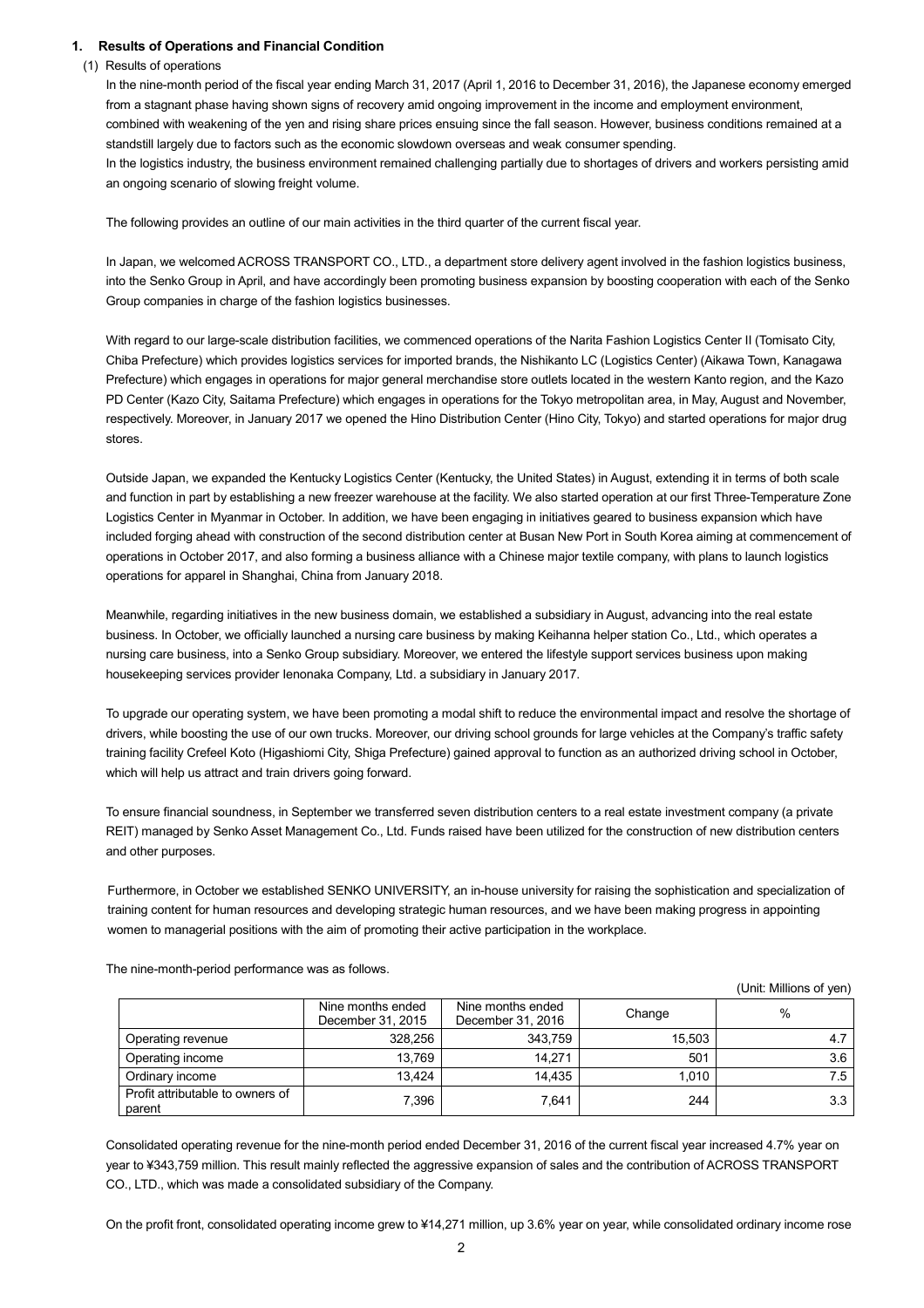to ¥14,435 million, up 7.5% year on year, due primarily to the sales expansion, revision of freight charges and lower fuel prices, despite a decline in freight volumes from existing customers. Profit attributable to owners of parent increased 3.3% to ¥7,641 million.

The nine-month-period operating revenue by segment was as follows.

#### **Distribution**

Operating revenue grew 5.5% year on year to ¥240,241 million in this segment. This was mainly attributable to a rise in operating revenue resulting from the consolidation of ACROSS TRANSPORT CO., LTD. and expansion of sales to new and existing customers, including a major drugstore.

#### **Trading & commerce**

Operating revenue grew 2.7% year on year to ¥100,039 million in this segment. This reflected the result of an increase in sales volume of existing products and sales expansion to new customers, despite a decline in sales caused by a drop in fuel prices in the petroleum marketing business.

#### **Others**

Operating revenue rose 11.1% year on year to ¥3,478 million in this segment. This was attributable to the growth of sales in the data processing services and expansion of the sales of electricity produced by solar power generation.

#### (2) Financial condition

Assets, liabilities and net assets

#### **Total assets**

Total assets as of December 31, 2016 were ¥279,469 million, ¥10,008 million higher than at the end of the previous fiscal year. Current assets amounted to ¥106,435 million, up ¥13,055 million from the end of the previous fiscal year. This mainly reflected increases of ¥10,496 million in notes and operating accounts receivable and ¥961 million in merchandise and finished goods. Non-current assets totaled ¥172,943 million, down ¥3,027 million from the end of the previous fiscal year. This was primarily due to a decrease in property, plant and equipment of ¥8,429 million largely as a result of transfers of seven distribution centers to the private REIT, despite increases in intangible assets of ¥1,861 million and investments and other assets of ¥3,539 million, respectively.

#### **Liabilities**

Liabilities as of December 31, 2016 increased ¥2,156 million from the end of the previous fiscal year to ¥171,608 million. Current liabilities totaled ¥93,515 million, up ¥7,868 million from the end of the previous fiscal year. This was mainly due to increases of ¥6,007 million in electronically recorded obligations−operating and ¥5,511 million in short-term loans payable, despite a decrease of ¥5,000 million in current portion of bonds.

Non-current liabilities totaled ¥78,092 million, down ¥5,711 million from the end of the previous fiscal year. This was primarily due to a decrease in long-term loans payable of ¥6,664 million.

#### **Net assets**

Net assets as of December 31, 2016 rose ¥7,851 million from the end of the previous fiscal year to ¥107,860 million. This was mainly attributable to increases of ¥656 million in capital stock primarily as a result of the conversion to shares of convertible bond-type bonds with subscription rights to shares, ¥707 million in capital surplus, ¥4,481 million in retained earnings and ¥1,370 million in non-controlling interests. The equity ratio as of December 31, 2016 increased by 1.1 percentage points to 33.7% from the end of the previous fiscal year.

#### (3) Forecast for the fiscal year ending March 31, 2017

The Japanese economy is expected to recover at a moderate pace amid improvement in consumer spending and other positive factors, yet business conditions remain unpredictable given mounting uncertainties regarding the overseas economic outlook, amid the prospect of shifts in U.S. government policy and other such developments.

In the logistics industry, the challenging environment is expected to continue given concerns of rising labor costs due to the shortage of drivers and rising fuel prices, amid a likely scenario of decreasing freight volumes.

In this environment, the Senko Group will continue trying to enhance its competitiveness, expand its business areas, and upgrade its operating system.

As of December 31, 2016, operating results were largely in line with forecasts, and no revisions have been made to the forecast of operating results for the fiscal year ending March 31, 2017 announced on October 31, 2016.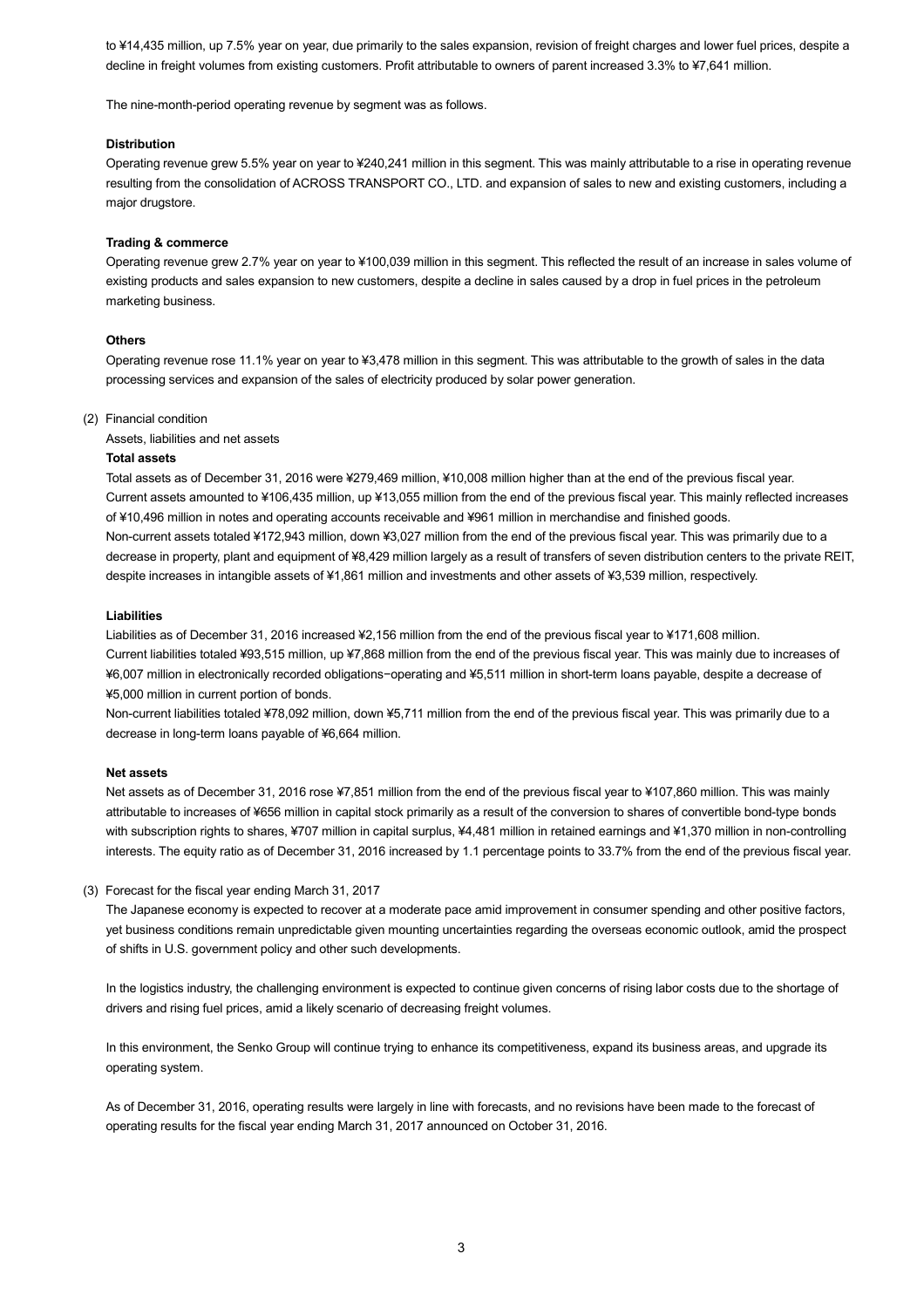## **2. Other Information**

- (1) Changes in significant subsidiaries during the period None
- (2) Use of accounting methods specifically for the preparation of the quarterly consolidated financial statements None
- (3) Changes in accounting principles and estimates, and retrospective restatement

Changes in accounting principles

(Application of Practical Solution on a Change in Depreciation Method Due to Tax Reform 2016)

Effective from the first quarter of the fiscal year ending March 31, 2017, certain consolidated subsidiaries of the Company began applying the Practical Solution on a Change in Depreciation Method Due to Tax Reform 2016 (Accounting Standards Board of Japan's [ASBJ] Practical Issues Task Force [PITF] No. 32 of June 17, 2016) as a result of revisions to Japan's Corporate Tax Act. The solution was adopted to change from the declining-balance method to the straight-line method for depreciation of facilities attached to buildings or structures acquired on and after April 1, 2016.

The above change had only a negligible effect on the profit and loss.

## Changes in accounting estimates

(Change in the amortization period for actuarial gains and losses from accounting treatments of defined benefit plans) With regard to actuarial gains and losses from accounting treatments of defined benefit plans that previously have been amortized over a certain period (mainly 13 years), which is within the estimated average remaining years of service of the Companies' employees, the Company has shortened the period to mainly 10 years effective from the first quarter of the fiscal year ending March 31, 2017, as the current estimated average remaining years of service fell short of the previous amortization period of 13 years.

In line with this change, when compared with the figures calculated for the previous amortization period, operating income, ordinary income and profit before income taxes for the nine months ended December 31, 2016 decreased by ¥217 million for each.

(4) Additional information

(Application of Revised Implementation Guidance on Recoverability of Deferred Tax Assets) Effective from the first quarter of the fiscal year ending March 31, 2017, the Company has adopted the Revised Implementation Guidance on Recoverability of Deferred Tax Assets (ASBJ Guidance No. 26 of March 28, 2016).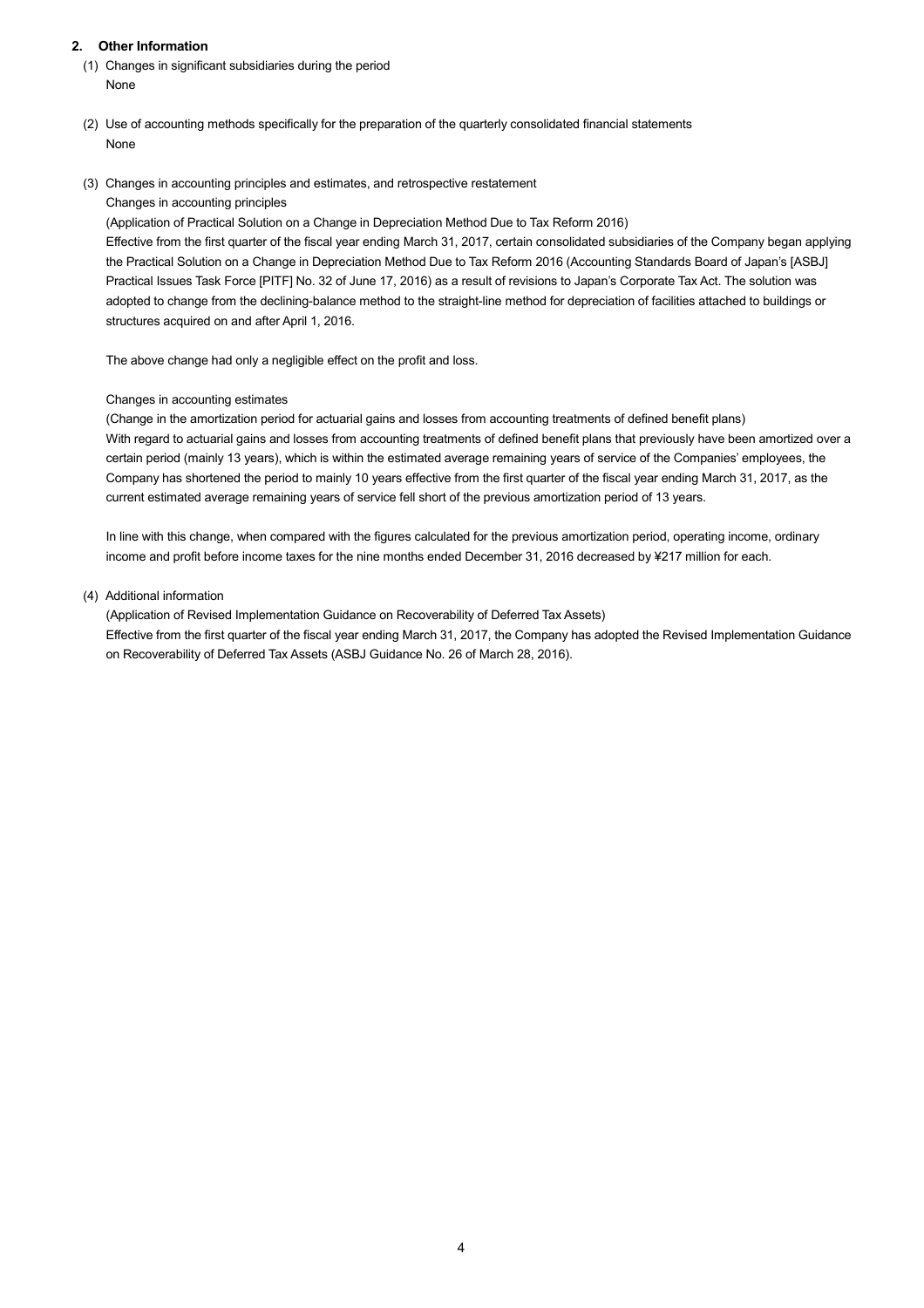# **3. Consolidated Financial Statements**

# **(1) Consolidated balance sheets**

|                                         |                      | (Unit: Millions of Yen) |
|-----------------------------------------|----------------------|-------------------------|
|                                         | As of March 31, 2016 | As of December 31, 2016 |
| <b>Assets</b>                           |                      |                         |
| <b>Current assets</b>                   |                      |                         |
| Cash and deposits                       | 18,477               | 18,793                  |
| Notes and operating accounts receivable | 58,107               | 68,604                  |
| Merchandise and finished goods          | 6,967                | 7,929                   |
| Real estate for sale                    | 3                    |                         |
| Work in process                         | 200                  | 424                     |
| Raw materials and supplies              | 335                  | 300                     |
| Other                                   | 9,317                | 10,409                  |
| Allowance for doubtful accounts         | (29)                 | (26)                    |
| <b>Total current assets</b>             | 93,380               | 106,435                 |
| Non-current assets                      |                      |                         |
| Property, plant and equipment           |                      |                         |
| Buildings and structures, net           | 62,412               | 54,826                  |
| Land                                    | 60,486               | 55,918                  |
| Other, net                              | 13,824               | 17,549                  |
| Total property, plant and equipment     | 136,723              | 128,294                 |
| Intangible assets                       |                      |                         |
| Goodwill                                | 4,038                | 5,711                   |
| Other                                   | 3,906                | 4,094                   |
| Total intangible assets                 | 7,945                | 9,806                   |
| Investments and other assets            |                      |                         |
| Investment securities                   | 11,696               | 15,633                  |
| Guarantee deposits                      | 10,572               | 11,249                  |
| Deferred tax assets                     | 2,553                | 2,348                   |
| Other                                   | 7,506                | 6,579                   |
| Allowance for doubtful accounts         | (1,026)              | (967)                   |
| Total investments and other assets      | 31,302               | 34,842                  |
| Total non-current assets                | 175,971              | 172,943                 |
| Deferred assets                         |                      |                         |
| Business commencement expenses          | 108                  | 89                      |
| Total deferred assets                   | 108                  | 89                      |
| <b>Total assets</b>                     | 269,461              | 279,469                 |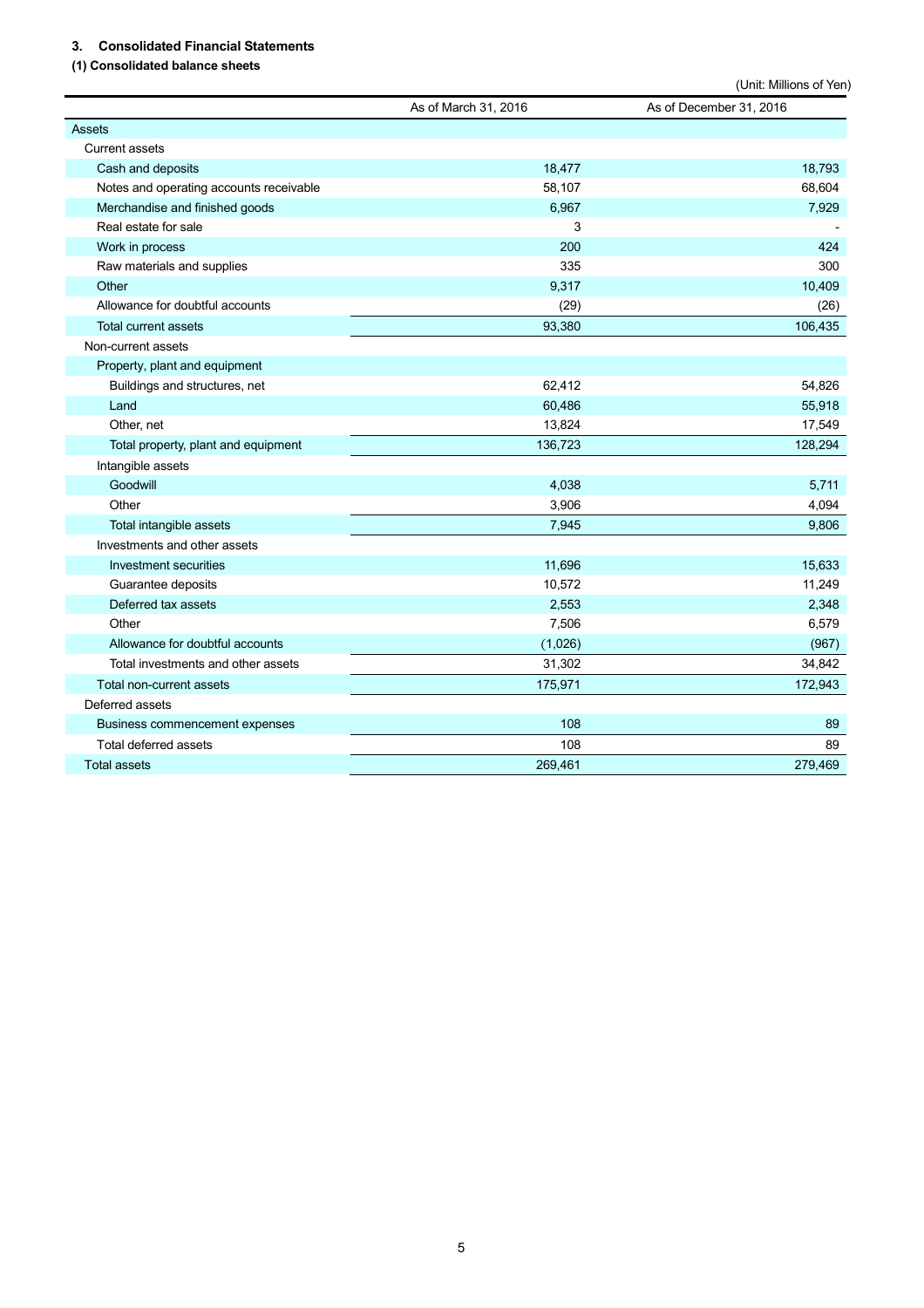|                                                                   | As of March 31, 2016 | As of December 31, 2016 |
|-------------------------------------------------------------------|----------------------|-------------------------|
| Liabilities                                                       |                      |                         |
| <b>Current liabilities</b>                                        |                      |                         |
| Notes and operating accounts payable-trade                        | 37,125               | 37,548                  |
| Electronically recorded obligations-operating                     | 1,601                | 7,609                   |
| Current portion of bonds                                          | 5,000                |                         |
| Short-term loans payable                                          | 18,388               | 23,900                  |
| Income taxes payable                                              | 3,219                | 1,800                   |
| Provision for bonuses                                             | 3,959                | 2,466                   |
| Provision for directors' bonuses                                  | 220                  | 155                     |
| Other                                                             | 16,131               | 20,036                  |
| <b>Total current liabilities</b>                                  | 85,647               | 93,515                  |
| Non-current liabilities                                           |                      |                         |
| Bonds payable                                                     | 7,000                | 7,000                   |
| Convertible bond-type bonds with subscription rights<br>to shares | 5,037                | 3,721                   |
| Long-term loans payable                                           | 55,943               | 49,279                  |
| Provision for directors' retirement benefits                      | 363                  | 271                     |
| Provision for special repairs                                     | 39                   | 33                      |
| Net defined benefit liability                                     | 7,621                | 7,619                   |
| Asset retirement obligations                                      | 518                  | 770                     |
| Other                                                             | 7,279                | 9,396                   |
| <b>Total non-current liabilities</b>                              | 83,804               | 78,092                  |
| <b>Total liabilities</b>                                          | 169,451              | 171,608                 |
| Net assets                                                        |                      |                         |
| Shareholders' equity                                              |                      |                         |
| Capital stock                                                     | 24,011               | 24,667                  |
| Capital surplus                                                   | 22,838               | 23,545                  |
| Retained earnings                                                 | 42,845               | 47,327                  |
| <b>Treasury shares</b>                                            | (942)                | (693)                   |
| Total shareholders' equity                                        | 88,752               | 94,846                  |
| Accumulated other comprehensive income                            |                      |                         |
| Valuation difference on available-for-sale securities             | 1,448                | 1,762                   |
| Deferred gains or losses on hedges                                | (91)                 | 89                      |
| Foreign currency translation adjustment                           | 427                  | 42                      |
| Remeasurements of defined benefit plans                           | (2,820)              | (2, 579)                |
| Total accumulated other comprehensive income                      | (1,036)              | (685)                   |
| Subscription rights to shares                                     | 359                  | 396                     |
| Non-controlling interests                                         | 11,933               | 13,303                  |
| Total net assets                                                  | 100,009              | 107,860                 |
| Liabilities and net assets                                        | 269,461              | 279,469                 |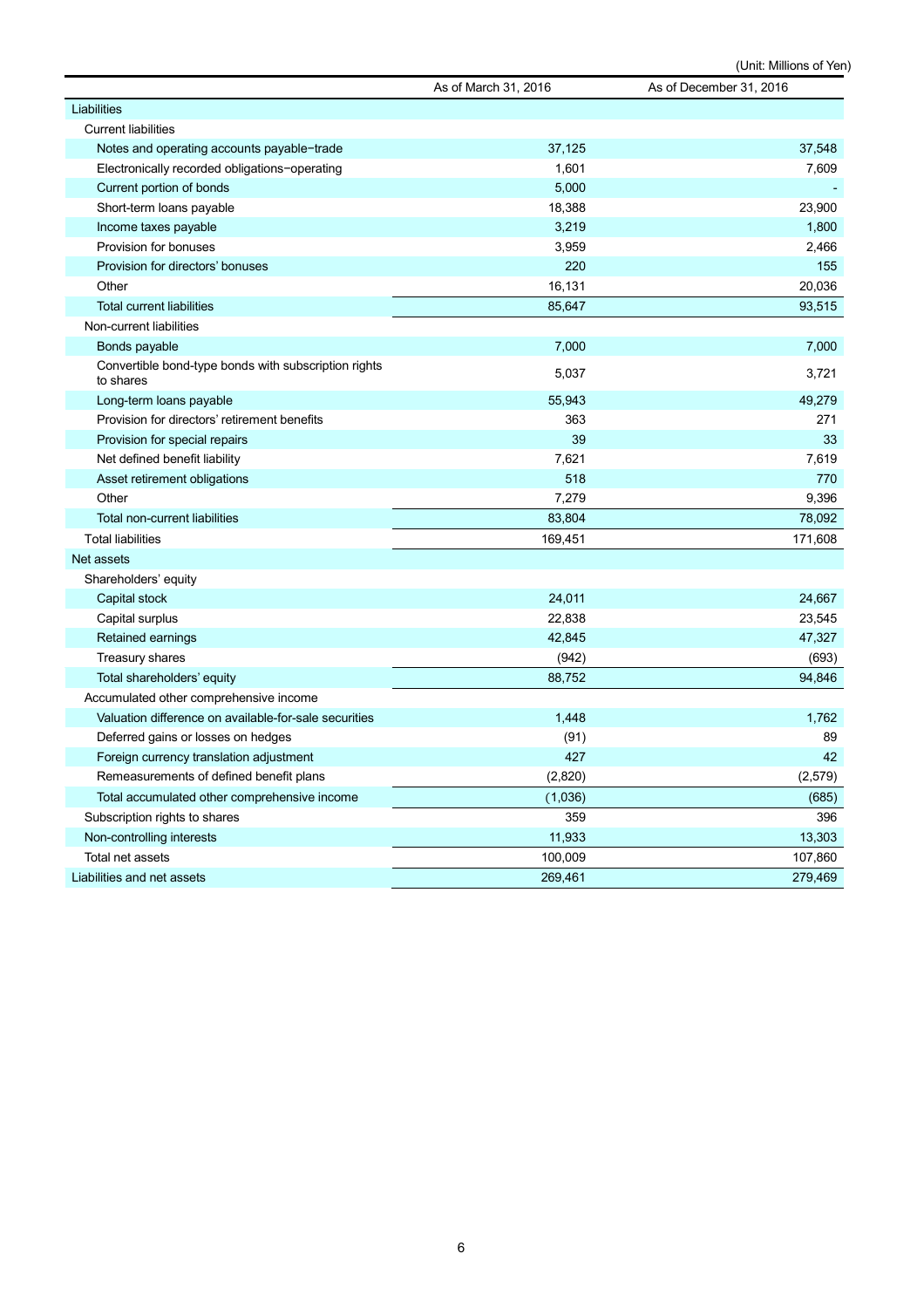# **(2) Consolidated statements of (comprehensive) income**

(Consolidated statements of income)

(For the nine months ended December 31, 2015 and 2016)

|                                                                       |                                                                             | (Unit: Millions of Yen)                                                     |
|-----------------------------------------------------------------------|-----------------------------------------------------------------------------|-----------------------------------------------------------------------------|
|                                                                       | Nine months ended<br>December 31, 2015<br>(April 1, 2015-December 31, 2015) | Nine months ended<br>December 31, 2016<br>(April 1, 2016-December 31, 2016) |
| Operating revenue                                                     | 328,256                                                                     | 343,759                                                                     |
| Operating cost                                                        | 291,937                                                                     | 305,328                                                                     |
| Operating gross profit                                                | 36,318                                                                      | 38,431                                                                      |
| Selling, general and administrative expenses                          | 22,548                                                                      | 24,159                                                                      |
| Operating income                                                      | 13,769                                                                      | 14,271                                                                      |
| Non-operating income                                                  |                                                                             |                                                                             |
| Interest income                                                       | 137                                                                         | 76                                                                          |
| Dividend income                                                       | 106                                                                         | 121                                                                         |
| Other                                                                 | 623                                                                         | 986                                                                         |
| Total non-operating income                                            | 866                                                                         | 1,183                                                                       |
| Non-operating expenses                                                |                                                                             |                                                                             |
| Interest expenses                                                     | 837                                                                         | 710                                                                         |
| Other                                                                 | 375                                                                         | 309                                                                         |
| Total non-operating expenses                                          | 1,212                                                                       | 1,020                                                                       |
| Ordinary income                                                       | 13,424                                                                      | 14,435                                                                      |
| <b>Extraordinary income</b>                                           |                                                                             |                                                                             |
| Gain on sales of non-current assets                                   | 286                                                                         | 212                                                                         |
| Total extraordinary income                                            | 286                                                                         | 212                                                                         |
| <b>Extraordinary losses</b>                                           |                                                                             |                                                                             |
| Expenses related to commemorative works for<br>centennial anniversary | 47                                                                          | 306                                                                         |
| Loss on disaster                                                      |                                                                             | 128                                                                         |
| Loss on retirement of non-current assets                              | 96                                                                          | 60                                                                          |
| Litigation expenses                                                   |                                                                             | 38                                                                          |
| Loss on cancellation of leases                                        | 126                                                                         |                                                                             |
| Loss on sales of non-current assets                                   | 54                                                                          |                                                                             |
| Cancel penalty                                                        | 35                                                                          |                                                                             |
| Loss on sales of shares of subsidiaries and<br>associates             | 32                                                                          |                                                                             |
| Total extraordinary losses                                            | 394                                                                         | 534                                                                         |
| Profit before income taxes                                            | 13,316                                                                      | 14,113                                                                      |
| Income taxes-current                                                  | 3,105                                                                       | 3,690                                                                       |
| Income taxes-deferred                                                 | 1,403                                                                       | 1,195                                                                       |
| Total income taxes                                                    | 4,508                                                                       | 4,885                                                                       |
| Profit                                                                | 8,808                                                                       | 9,228                                                                       |
| Profit attributable to non-controlling interests                      | 1,412                                                                       | 1,587                                                                       |
| Profit attributable to owners of parent                               | 7,396                                                                       | 7,641                                                                       |